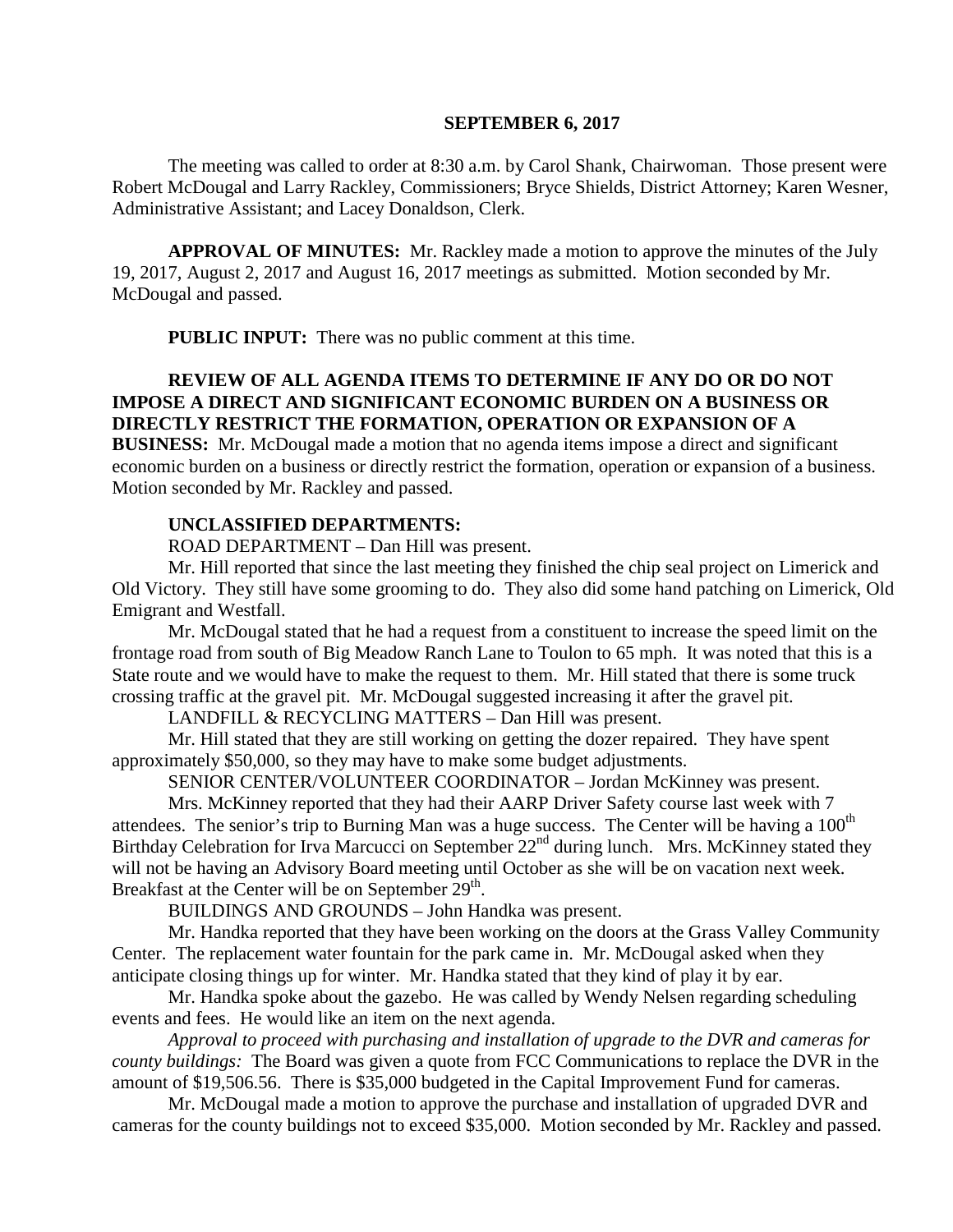## **APPROVAL OF RFI INSTALLATION OF MAGNETIC CARD ELECTRONICALLY CONTROLLED DOOR LOCKS SYSTEM FOR THE PERSHING COUNTY COURTHOUSE NOT TO EXCEED TWENTY THOUSAND, FIVE HUNDRED, AND NINETY-TWO DOLLARS:** Frank Wilkerson, 11<sup>th</sup> Judicial District Court Administrator, was present.

Mr. Wilkerson stated that their grant only covers the doors for the District Court and the Justice Court. The County could piggy-back on the bid to cover the rest of the Courthouse doors. Mr. Wilkerson thought the County's cost would be approximately \$15,000. The Board was given information on the locking system.

Mr. McDougal felt that an assessment should be done to determine if interior door locks are necessary. The Board would like Mr. Handka to work with Mr. Wilkerson and bring back a recommendation to the Board.

### **DISCUSSION REGARDING REPLACEMENT OF CARETAKER HOME AT DERBY FIELD AIRPORT AND POSSIBLE ACCEPTANCE OF INSURANCE CLAIM SETTLEMENT FOR DAMAGES TO THE CARETAKER HOME IN THE AMOUNT OF APPROXIMATELY \$24,130.75; DISPOSITION OF EXISTING MOBILE HOME; DISCUSSION REGARDING POSSIBLE APPROVAL OF COSTS TO PURCHASE AND PLACE A 2 BEDROOM, 2 BATH MOBILE HOME AT DERBY FIELD AIRPORT:** Ted Rudolph, insurance adjuster for POOL/PACT; Kent Mowry, A & H Insurance and John Handka were present.

Mr. Rudolph stated that it was very difficult obtaining quotes from qualified contractors. He is still waiting on one estimate and if it happens to come in higher than the settlement amount, Mr. Rudolph can adjust our claim.

There was some discussion regarding Wade Knisley's mobile home that is for sale. They are asking \$25,500 plus the cost to move it. Mr. Rackley stated that he will work with the Knisley's in regards to the price and see if a deal can be made to include the move.

Mr. McDougal made a motion to accept the insurance settlement in the amount of \$24,130.75 as presented today and pursue replacing the unit. Motion seconded by Mr. Rackley and passed.

Mr. McDougal made a motion to authorize Commissioner Rackley to negotiate the purchase of a mobile home with Wade Knisley. Motion seconded by Mrs. Shank and passed.

**PROCLAMATIONS AND AWARDS:** YEARS OF SERVICE AWARDS FOR DARLENE VONSILD AND MARIA OLIVAS – A ten year pin was presented to Maria Olivas. The Board also presented a twenty year pin to Darlene Vonsild, which was accepted by Rene Childs on her behalf.

## **ELECTED DEPARTMENTS:**

LACEY DONALDSON, CLERK-TREASURER – Mrs. Donaldson reported that the amount of Minister Authorization Applications submitted for Burning Man was significantly lower than in past years. The average the last few years has been 44 and only 22 were submitted this year. The office also issued 3 Marriage Licenses for the event. Mrs. Donaldson informed the Board that she and Rachel Craspay will be leaving Tuesday, September  $12<sup>th</sup>$  to attend the annual CFOA (County Fiscal Officers Association) Conference in Pahrump and will be gone all week.

*Approval of corrections/changes to the Tax Roll:* A Tax Roll Adjustment was submitted for Personal Property Account Number MH2662, Chad Fenner. A storage unit has been removed from the property and the value adjusted accordingly. A refund of \$24.81 is due.

Mr. Rackley made a motion to approve the Tax Roll adjustment as submitted. Motion seconded by Mr. McDougal. Mrs. Shank abstained as Mr. Fenner is her son-in-law. Motion carried.

Mr. Shields stated that he received a phone call from a real estate agent who has a client interested in the Rye Patch Truck Stop. The County currently holds Treasurer's Deed for non-payment of taxes. Mr. Shields also spoke to Mrs. Donaldson and a tax auction is not scheduled until 2019. An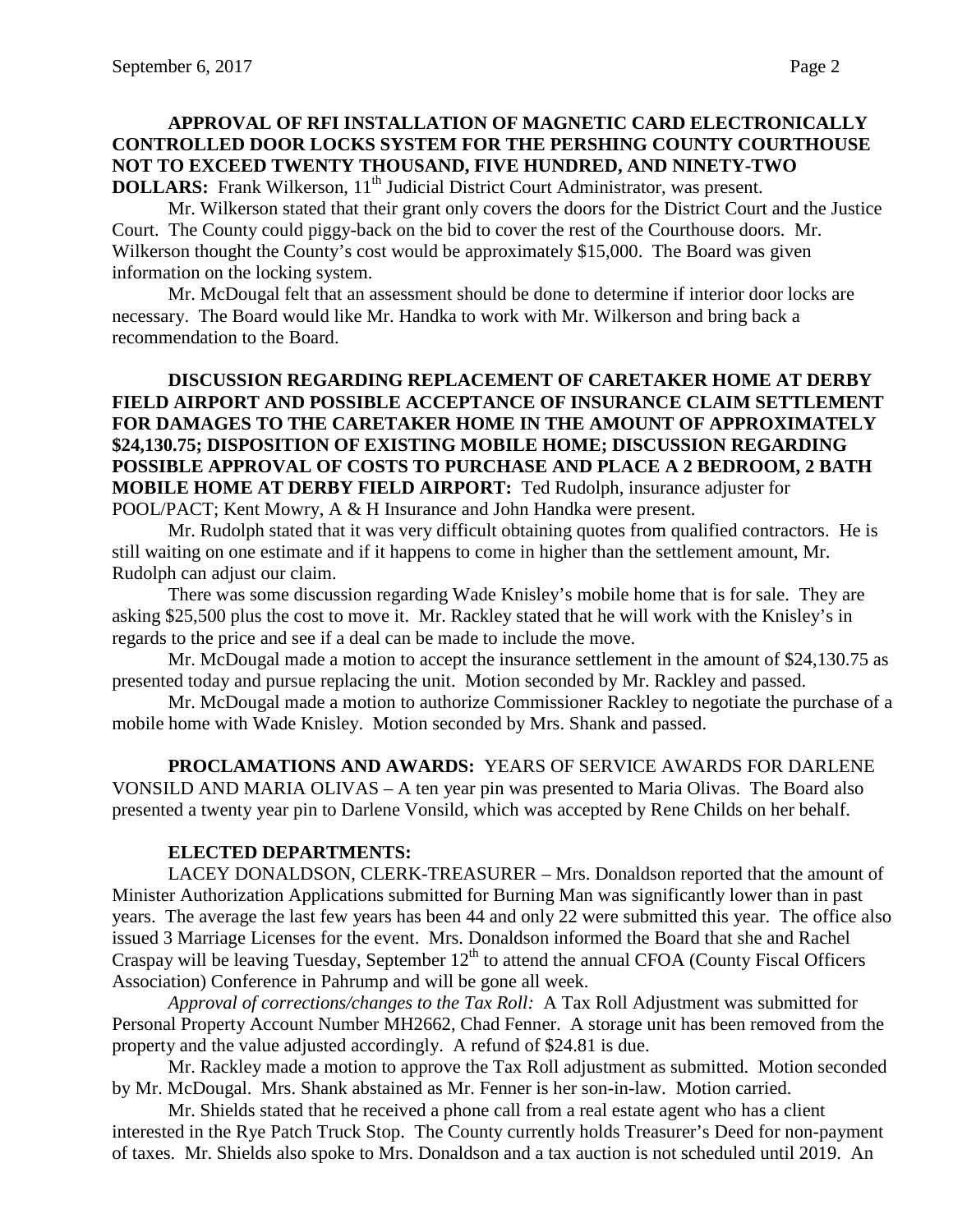agreement can be made between the two parties as long as the taxes are paid prior to them recording the sale. Mr. Shields also advised the Board that he would like to wait and see what the new owner does with the personal property before starting abatement proceedings.

RENE CHILDS, RECORDER-AUDITOR – Mrs. Childs gave the Board the month end reports. The auditors will be back the week of September 18<sup>th</sup>. Mrs. Childs will also be at CFOA next week.

LAURI CERINI-JONES, ASSESSOR – Mrs. Cerini-Jones stated that the first two agreements are her standard yearly agreements. There was some discussion regarding the DevNet Server. Mrs. Cerini-Jones stated that a joint conference call may be needed to determine what is needed for all the offices. Mrs. Shank asked where the funding is coming from for these three agreements. Mrs. Cerini-Jones stated that the Farr West and Pictometry agreement will be paid for with her Assessor Tech fees. The Devnet Server will be paid for with the capital outlay funds budgeted for the conversions.

*Approval of contract with Farr West Engineering for 2017-2018 GIS Professional Services in the amount of \$51,000.00:* Mr. Rackley made a motion to approve the contract with Farr West Engineering for the 2017-2018 GIS Professional Services in the amount of \$51,000. Motion seconded by Mr. McDougal and passed.

*Approval of Agreement between Pictometry International Corp. and Pershing County with two quotes:* Mrs. Cerini-Jones explained that one quote is for 3" resolution (\$185,758) and one is for 4" resolution (\$166,273). She would prefer the 3".

Mr. McDougal made a motion to approve the Agreement between Pictometry International Corp. and Pershing County, selecting the 3" in the amount of \$185,758. Motion seconded by Mr. Rackley and passed.

*Approval of DEVNET Server and Software System:* The cost of the server and software is approximately \$19,895.00.

Mr. Rackley made a motion to approve the purchase of the DevNet Server and Software System for approximately \$19,895.00. Motion seconded by Mr. McDougal and passed.

BRYCE SHIELDS, DISTRICT ATTORNEY – Mr. Shields stated that Mrs. Machado, Code Enforcement Officer, will be attending her first certification course the week of September 18<sup>th</sup> in Las Vegas.

KAREN STEPHENS, JUSTICE COURT – *Approval of Maintenance Agreement for JAVS in the amount of \$2,900.00:* It was noted that the purchase of the JAVS equipment was approved at the last meeting, but maintenance was not included.

Mr. McDougal made a motion to approve the Maintenance Agreement for JAVS in the amount of \$2,900.00. Motion seconded by Mr. Rackley and passed.

*Removal of Metal Detector (Garrett PD 6500I) from Justice Court Inventory List:* This is the metal detector that was inadvertently disposed of by Buildings and Grounds.

Mr. McDougal made a motion to approve the removal of the metal detector (Garrett PD 6500I) from the Justice Court Inventory List. Motion seconded by Mr. Rackley and passed.

## **UPDATE ON PROGRESS OF SITE LOCATION, DESIGN, FUNDING, AMENITIES, AND CONSTRUCTION OF POTENTIAL NEW LAW ENFORCEMENT CENTER:** Mr.

Rackley stated that there hasn't been much discussion due to the Burning Man event. They are planning to meet with department personnel to discuss this at a later date.

APPROVAL OF ENGAGEMENT OF SHERMAN & HOWARD AS BOND COUNSEL NOT TO EXCEED  $$40,000.00 - Mr. Rackley made a motion to approve the engagement of Sherman &$ Howard as Bond Counsel, not to exceed \$40,000.00, in connection with bonds for the financing of the Law Enforcement Center. Motion seconded by Mr. McDougal and passed.

**CORRESPONDENCE:** There was no additional correspondence discussed.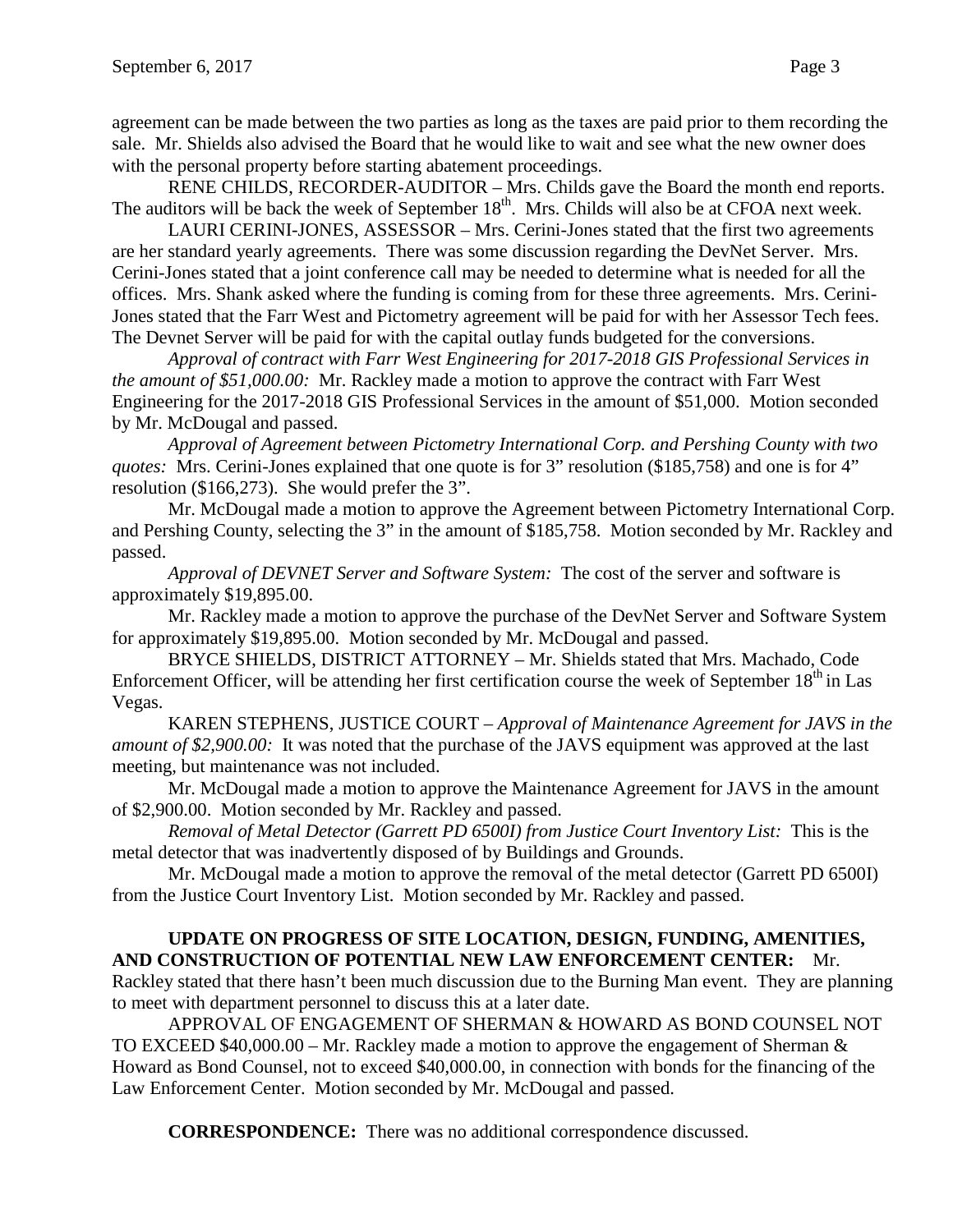## **INTRASTATE INTERLOCAL CONTRACT BETWEEN THE STATE OF NEVADA COMMUNITY HEALTH SERVICES PROGRAM AND PERSHING COUNTY FOR JULY 1, 2017 THROUGH JUNE 30, 2019, TO PROVIDE COMMUNITY HEALTH NURSE SERVICES TO PERSHING COUNTY, TOTAL BASE CONTRACT NOT TO EXCEED \$41,043.00, INFECTIOUS DISEASES OR OUTBREAKS COST PER OCCURRENCE ESTIMATED AT \$10,000.00, TOTAL CONTRACT NOT TO EXCEED \$92,086.00:** It was noted that this item has been on the agenda several times. We finally have a correct and full document and it has been reviewed by Mr. Shields.

Mr. McDougal made a motion to approve the Intrastate Interlocal Contract between the State of Nevada Community Health Services Program and Pershing County for July 1, 2017 through June 30, 2019, to provide Community Health Nurse Services to Pershing County, total base contract not to exceed \$41,043.00, infectious diseases or outbreaks cost per occurrence estimated at \$10,000.00, total contract not to exceed \$92,086.00. Motion seconded by Mr. Rackley and passed.

The meeting recessed at 9:43 a.m. and reconvened at 9:45 a.m.

### **APPROVAL OF GAMING LICENSE FOR JETT GAMING FOR BUSINESS CONDUCTED AT SAFEWAY #4160:** Forrest Bietz from Jett Gaming was present.

Mr. Bietz stated that they received notice that their State Gaming License was approved on August 24, 2017.

Mr. McDougal made a motion to approve the Gaming License for Jett Gaming for business conducted at Safeway #4160. Motion seconded by Mr. Rackley and passed.

**APPROVAL TO PROCEED WITH ADVERTISING AND HIRING AN IT TECHNICIAN AND APPROVAL OF JOB DESCRIPTION AND SALARY:** Mrs. Shank stated that it is very important for the County to move forward with hiring an IT person. She also stated that Mrs. Wesner researched the job requirements and salary ranges in other counties. Mrs. Childs stated that it is important that the person is knowledgeable of Windows based SQL servers, as that is the platform our new software will be on.

There was some discussion regarding the "physical requirements". It was decided to remove that section from the job description.

Mr. McDougal made a motion to approve the advertising and hiring of an IT Technician and approving the job description, amending as discussed, with a salary between \$20-\$25 per hour. Motion seconded by Mr. Rackley and passed.

**PERSONNEL SESSION:** DISCUSSION TO CONSIDER THE CHARACTER, ALLEGED MISCONDUCT, PROFESSIONAL COMPETENCE, OR PHYSICAL OR MENTAL HEALTH OF STEVE COCHRAN; THE BOARD OF COUNTY COMMISSIONERS MAY TAKE ADMINISTRATIVE ACTION AGAINST MC. COCHRAN, WHICH MAY INCLUDE BUT IS NOT LIMITED TO VERBAL OR WRITTEN REPRIMAND, SUSPENSION OR TERMINATION – Mr. Cochran is not available today. The Board will work on scheduling a special meeting as soon as possible.

**APPROVAL OF A RESOLUTION IN SUPPORT OF THE CONTINUATION OF STUDIES CLARIFYING THE ECONOMIC BENEFITS OF IMPROVED RAIL SERVICE TO STOREY COUNTY AND THE TAHOE-RENO INDUSTRIAL CENTER BY MEANS OF A**  LAND FERRY SYSTEM: Mr. McDougal stated that the Resolution needs to be updated to reflect Pershing County instead of Storey County. Mr. Rackley stated that he was opposed as it could decrease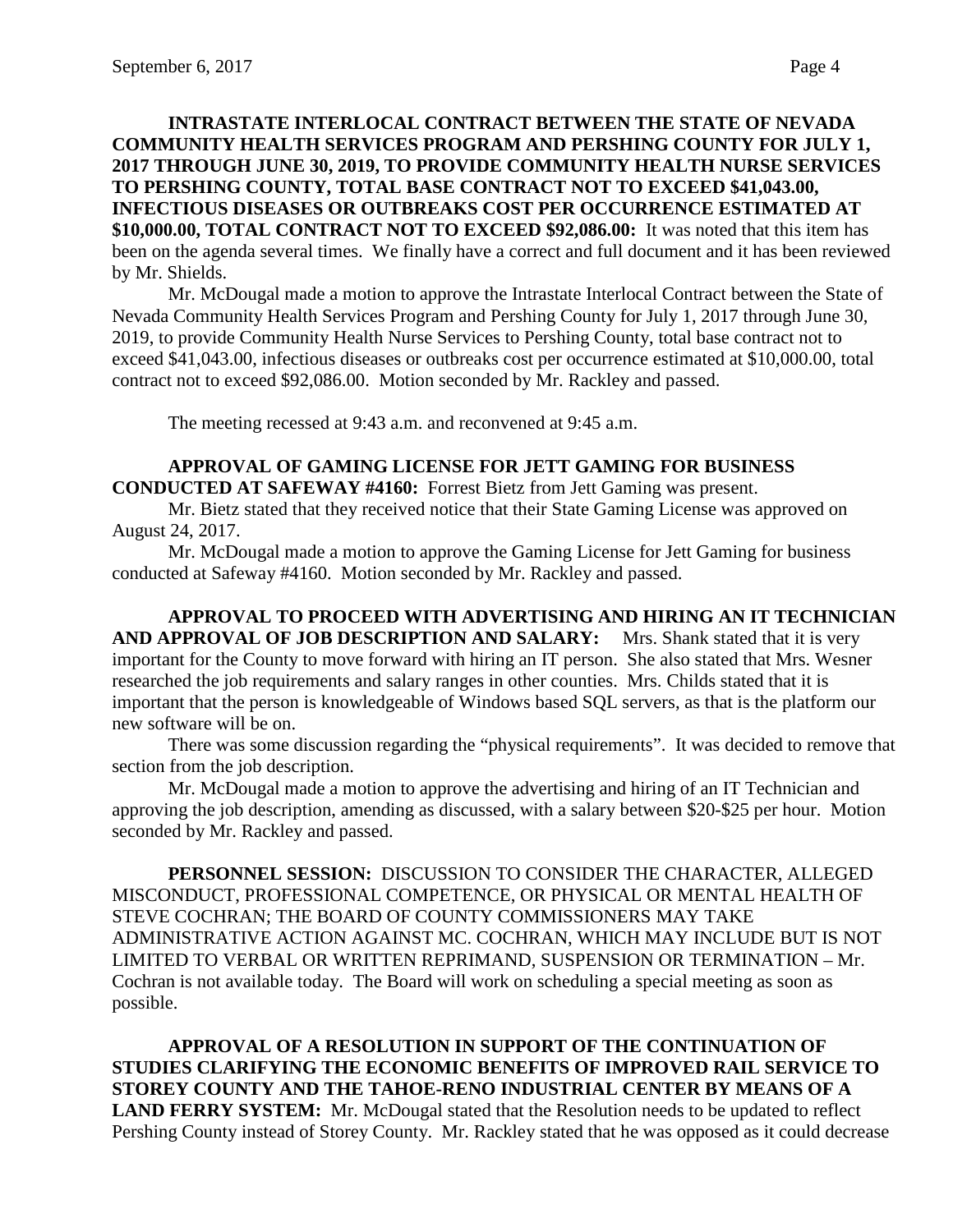replace any lost revenue. Mr. McDougal made a motion to adopt Resolution #17-0916 in support of the continuation of

studies clarifying the economic benefits of rail service. Motion seconded by Mrs. Shank. Mr. Rackley opposed due to a possible loss of fuel tax revenue. Motion carried.

**JERRY ALLEN, SHERIFF:** Sheriff Allen reported that according to BRC (Black Rock City), their Peak Population of 79,066 was reached between August  $31<sup>st</sup>$  and September  $1<sup>st</sup>$ . Of that number, 69,596 were paid participants.

Sheriff Allen has been going through applications for the vacant deputy positions. The Jail had 29 inmates over the weekend and is currently holding 21. Sheriff Allen stated that Jason Flanagan is currently safe-keeping the K-9 that was assigned to him. Sheriff Allen has been approached by the Fallon Tribal Police about purchasing the dog to remain with Flanagan. An item will be put on the next agenda for discussion.

Sheriff Allen spoke with UNR's Engineering Department in regards to the new jail building. They will get back to him regarding what they can do.

Sheriff Allen is looking into obtaining an MRAP (Mine-Resistant Ambush Protected) unit. We have used Winnemucca Police Department's unit in the past, but it takes a while to get here. An item will be put on a future agenda for further discussion.

# **BOARD APPOINTMENTS / RESIGNATIONS / VACANCIES:** SOLID WASTE

MANAGEMENT & RECYCLING ADVISORY BOARD – A letter was received from Susie Bendure asking to be reappointed to the Solid Waste Management & Recycling Advisory Board.

Mr. Rackley made a motion to reappoint Susie Bendure to the Solid Waste Management  $\&$ Recycling Advisory Board with a term expiring June 30, 2021. Motion seconded by Mr. McDougal and passed.

### **PLANNING AND BUILDING DEPARTMENT / IMLAY WATER SYSTEM:** James Evans was present.

Mr. Evans gave the Board the monthly report. Mr. Evans stated that he did the final inspection of the Grass Valley Firehouse addition. He stated there were a few minor fixes needed, but everything looked good. Mr. Evans also reported that they received a partial payment from Q&D Construction for the water.

**REPORT FROM LEGAL COUNSEL:** Mr. Shields stated that he spoke with Mayor Giles regarding alcohol at the Fire Station. Mayor Giles has requested some information from NACO before they make their final decision.

Mr. Shields stated that there is no monthly maintenance fee for the door lock system that is being purchased by the District Court. They need a decision prior to October  $1<sup>st</sup>$ .

**REPORT FROM ADMINISTRATIVE ASSISTANT:** Mrs. Wesner stated that Mr. Rackley's out-of-state travel was inadvertently left off the agenda, so an item will be put on the next agenda; however, it will be after his trip.

**UPDATE ON MATTERS RELATING TO THE PERSHING COUNTY ECONOMIC DEVELOPMENT AND CONSERVATION ACT:** Mrs. Shank and Mr. Shields met with Senator Cortez Masto. Mrs. Shank also met with Senator Heller's staff and they think passage could happen by the end of the year.